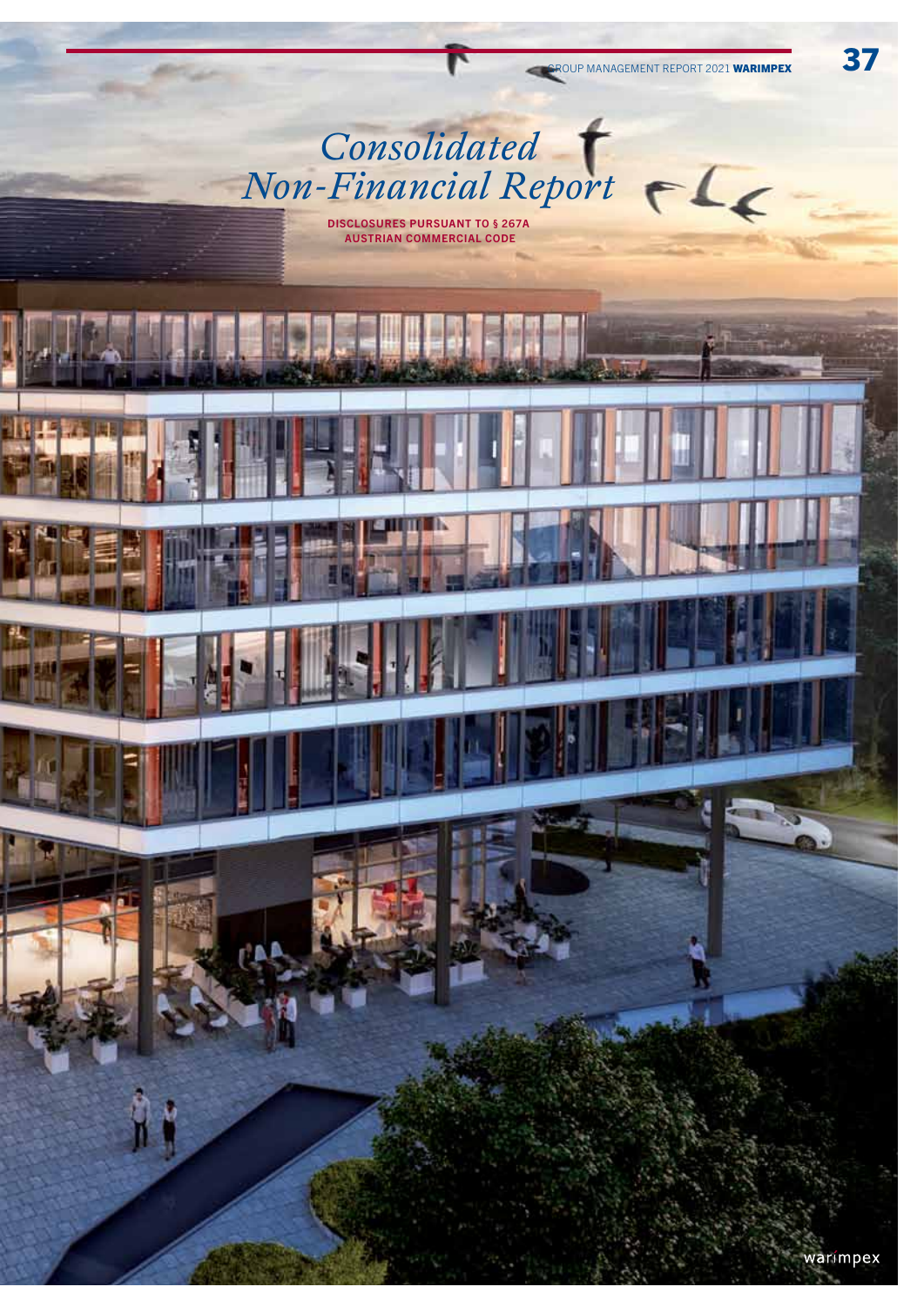38

## WARIMPEX – Business model

Warimpex is a "hybrid" real estate company that develops and operates properties itself as an asset manager and property owner until the time at which the highest added value can be realised through sale. The majority of these projects is located in Central and Eastern Europe.

Accordingly, the Warimpex Group generates stable cash flows from the letting of office space and the operation of hotel properties while simultaneously realising proceeds from property sales.

In contrast to pure real estate portfolio companies, Warimpex combines the steady business of the asset management segment with the high profitability of the property development segment. Under this strategy, the property development units benefit from the stable cash flow from the developed properties, and the typical exit risk of a pure project developer is simultaneously minimised because the completed properties are generally held in the Company's portfolio initially in order to wait for the right time to sell.

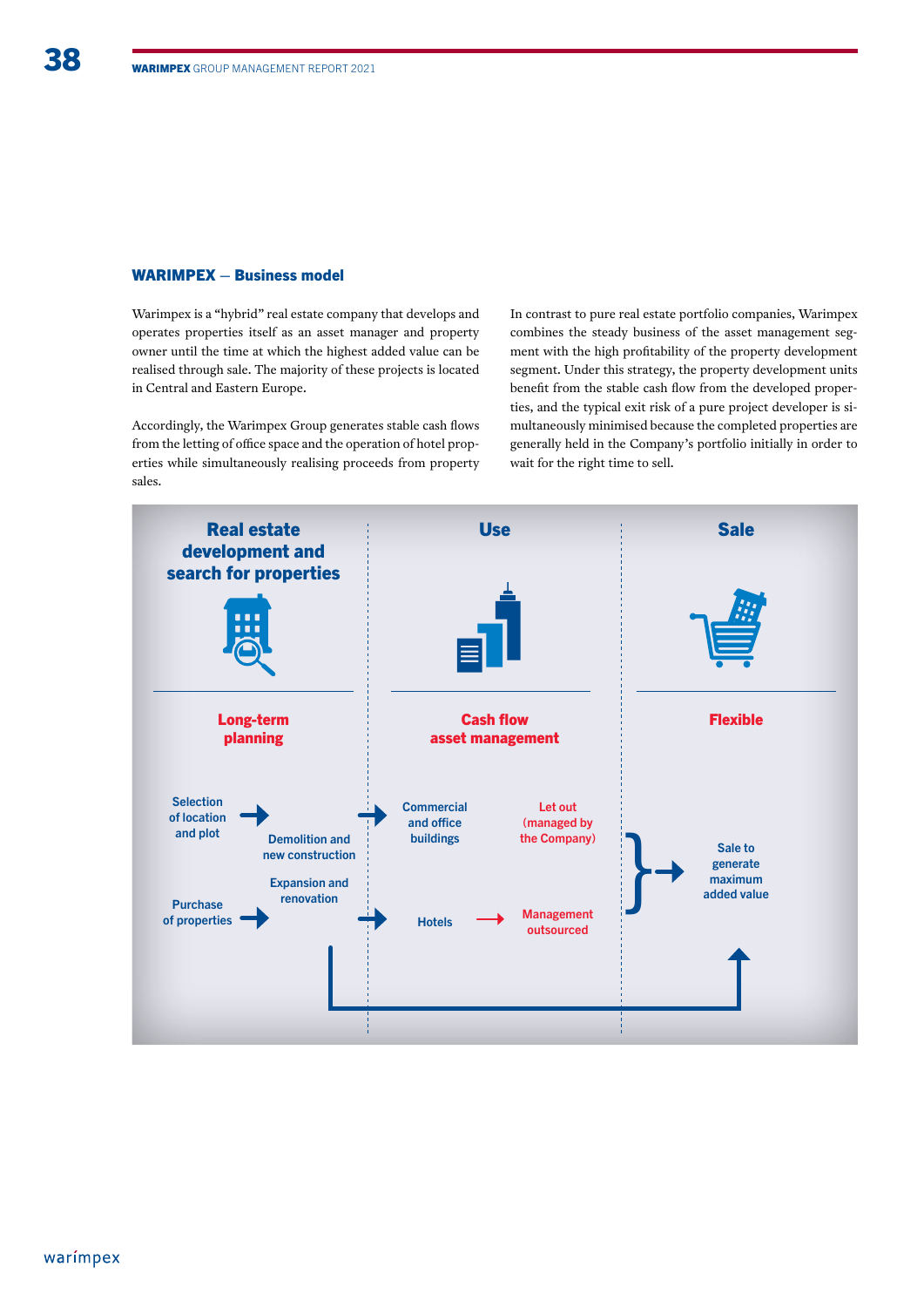#### WARIMPEX - An Overview

### Evolution of the Warimpex Group

Warimpex was founded in 1959 by Stefan Folian as an import/ export and transit trading company. From 1982 onwards, under the management of Georg Folian and Franz Jurkowitsch, the Company started to specialise in real estate projects in Central and Eastern Europe. Since that time, the Warimpex Group has developed real estate with investments amounting to more than one billion euros, including hotels in the five-, four-, and threestar categories. In addition, Warimpex also develops office buildings and other real estate.

## Development and asset management

Real estate project development and operations are coordinated by Warimpex in Vienna together with the local branch offices in Budapest, St. Petersburg, Krakow, and Łódź. Warimpex also builds upon its successful, long-standing cooperative projects with international hotel groups such as Inter-Continental Group, Kempinski, and Accor.

As at the end of 2021, Warimpex was the owner, co-owner, or leaseholder of four hotels with a total of 1,000 rooms (roughly 800 rooms when adjusted for the proportionate share of ownership), plus eight commercial and office buildings with a total floor area of some 97,500 square metres in Poland, Russia, Hungary, Germany, and Austria.

Only properties that have been in the portfolio for at least 12 months are included in the indicators for the non-financial report (with the exception of those related to the EU taxonomy).

### Warimpex sustainability strategy

Warimpex aims to ensure that all properties in its portfolio have sustainable property certifications and meet the criteria of the EU taxonomy. This applies to both new developments and existing buildings.

Emphasis is placed on the following sustainability priorities:

- energy efficiency,
- use of renewable energy sources,
- carbon reduction, and
- quality of interior space (comfort, air quality, etc.)

Certifications and sustainability priorities will become a unique selling point that is indicative of high sustainability standards for the Warimpex Group's properties.

Due to the long service life of properties, the decisions we make today have an impact for the next 10 to 30 years. In the coming decades, climate protection and the sustainable use of resources will become even more important than they already are today. Real estate companies have to respond now – for instance in the area of climate protection. In order to achieve the 2-degree target defined at the Paris climate conference in 2015, we will have to transform into a low-carbon economy that hardly emits any carbon dioxide by 2050. This already has to be factored into long-term investments today. Warimpex is aware of its far-reaching responsibility in this context and does not see properties merely as economic goods, but also takes the ecological and social aspects into account in every stage of the planning. This basic philosophy reflects a deep-seated conscientiousness and respect for people and the environment and shapes both the Company's corporate culture and its concrete activities in all areas of business.

The Warimpex Group's real estate development projects and the operation of its properties have an impact on the social, ecological, and economic environments in which it does business. Because of this, the Company bears great responsibility. It has firmly anchored the fulfilment of this responsibility into its corporate culture, and sees living up to this responsibility as a central element in its success. This applies to new and existing buildings. In the further development of existing properties into hotel and office buildings, we attach considerable importance to compliance with the requirements for the preservation of the historic features of the properties. Building energy-efficient buildings is a matter of course for us because the operating costs of these buildings are lower.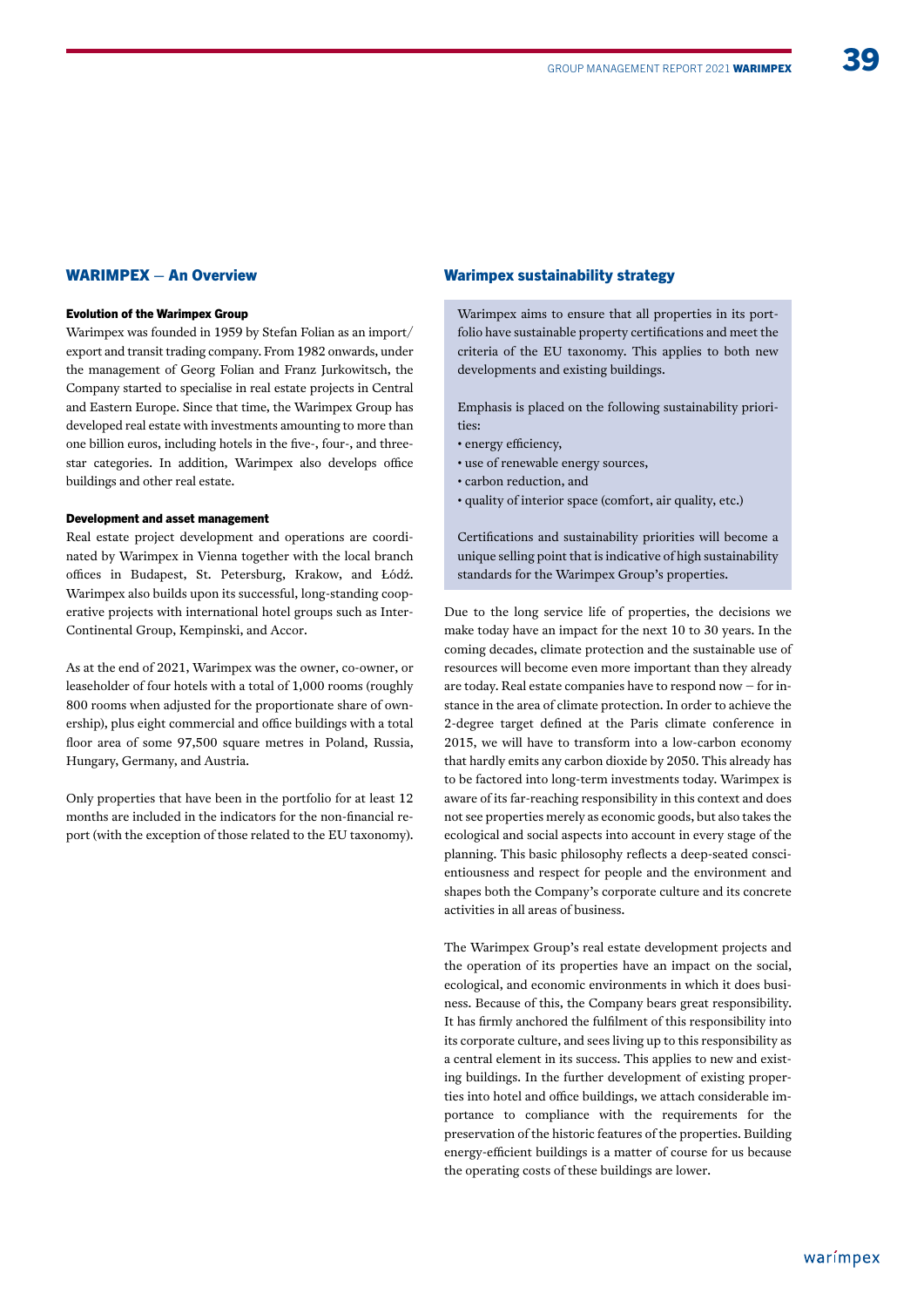Warimpex familiarises its team with the sustainability strategy through training measures. The short chain of command and the annual focus on a few selected projects make it possible to select the right sustainability certification for each property development and optimally implement the strategic priorities. Warimpex's Management Board monitors the consistent adherence to the sustainability strategy for every real estate project and in the overall portfolio. It is also responsible for the implementation of the sustainability activities in the other categories such as sustainable corporate culture (ethics and compliance), social responsibility, employees, and human rights.

To this end, a project aimed at developing a sustainability strategy for the development of properties was completed in 2019. Along with internal strategic requirements for renovation projects and new construction projects in the office and hotel segments, sustainability standards were defined for Warimpex's properties. The aspects taken into account in this context include requirements from tenants and investors as well as criteria for sustainability certifications such as the BRE Environmental Assessment Method (BREEAM), the Deutsche Gesellschaft für Nachhaltiges Bauen (DNGB) Certification System, and Leadership in Energy and Environmental Design (LEED).

Therefore, this project included the following measures:

- 1. Survey to ascertain the sustainability requirements of the key customers
- 2. Clarification of the importance and use of sustainable building certifications
- 3. Development of minimum sustainability standards for Warimpex real estate projects
- 4. Definition of new, sustainable energy solutions for hotels and office buildings

As a result, the Company now has a clear definition regarding the sustainability priorities for developments, a process for dealing with sustainability certifications, and a guideline and questionnaire for optimised energy solutions.

The sustainability priorities are energy efficiency, the use of renewable energy sources, the reduction of carbon dioxide emissions, and the quality of interior space (comfort, air quality, etc.). LEED for Existing Buildings: Operation & Maintenance was selected as the standard certification, but different certifications may be employed depending on the country, project type, and market requirements. Different certifications may also exist in the given country, for example when it is necessary

to differentiate between new buildings and existing buildings. The plan is to have all new buildings certified during construction and to gradually have existing buildings certified. These certifications do not just benefit the owners – they also directly benefit the tenants in the form of cost savings. Certification will also pay off in the long run: It is conceivable that excessive carbon dioxide emissions will be "punished" with higher taxes in the future, for example. These certifications will become a unique selling point that is indicative of high sustainability standards for the Warimpex Group's properties.

As at the reporting date, the following properties are certified:

|                                   | <b>Opening</b> |                       | <b>Certificate</b>                  |
|-----------------------------------|----------------|-----------------------|-------------------------------------|
| Orgodowa 8 Office,<br>Łódź        | 2018           | 28,000 m <sup>2</sup> | BREEAM In-Use -<br>Excellent        |
| Mogilska 43,<br>Krakow            | 2019           | 12,000 m <sup>2</sup> | BREEAM In-Use -<br>Excellent        |
| Zeppelin Tower,<br>St. Petersburg | 2015           |                       | $15,600$ m <sup>2</sup> LEED - Gold |
|                                   |                | 55,600 m <sup>2</sup> |                                     |

| Planned certifications:        |                |                       |                                                                            |
|--------------------------------|----------------|-----------------------|----------------------------------------------------------------------------|
|                                | <b>Opening</b> |                       | <b>Certificate</b>                                                         |
| Avior Tower,<br>St. Petersburg | 2022           |                       | $16,000 \text{ m}^2$ LEED - Gold                                           |
| Mogilska 35,<br>Krakow         | 2023           | 12,000 m <sup>2</sup> | BREEAM In-Use -<br>Excellent                                               |
| Chopin Office,<br>Krakow       | 2023           |                       | BREEAM In-Use -<br>21,000 m <sup>2</sup> Excellent or LEED<br>$-$ Platinum |

In addition, the decision was made to pursue certification according to the WELL Health-Safety Rating of the International WELL Building Institute (IWBI), which is based on the WELL Building Standard, for Krakow and Łódź in order to improve health, safety, and well-being at the properties. These certifications were received in 2021.

The Warimpex Group also decided to switch to green electricity as far as possible at all properties. The preparations for this are under way.

#### Initial application of the EU taxonomy

The EU taxonomy is the EU's classification system for the definition of "environmentally sustainable" business activities. The taxonomy-eligible revenues, investments (CAPEX), and operating expenses (OPEX) must be disclosed for the 2021 financial year. Starting with the 2022 financial year, these disclosures must be supplemented with information about taxonomy alignment.

To prepare for the disclosures required in the 2022 financial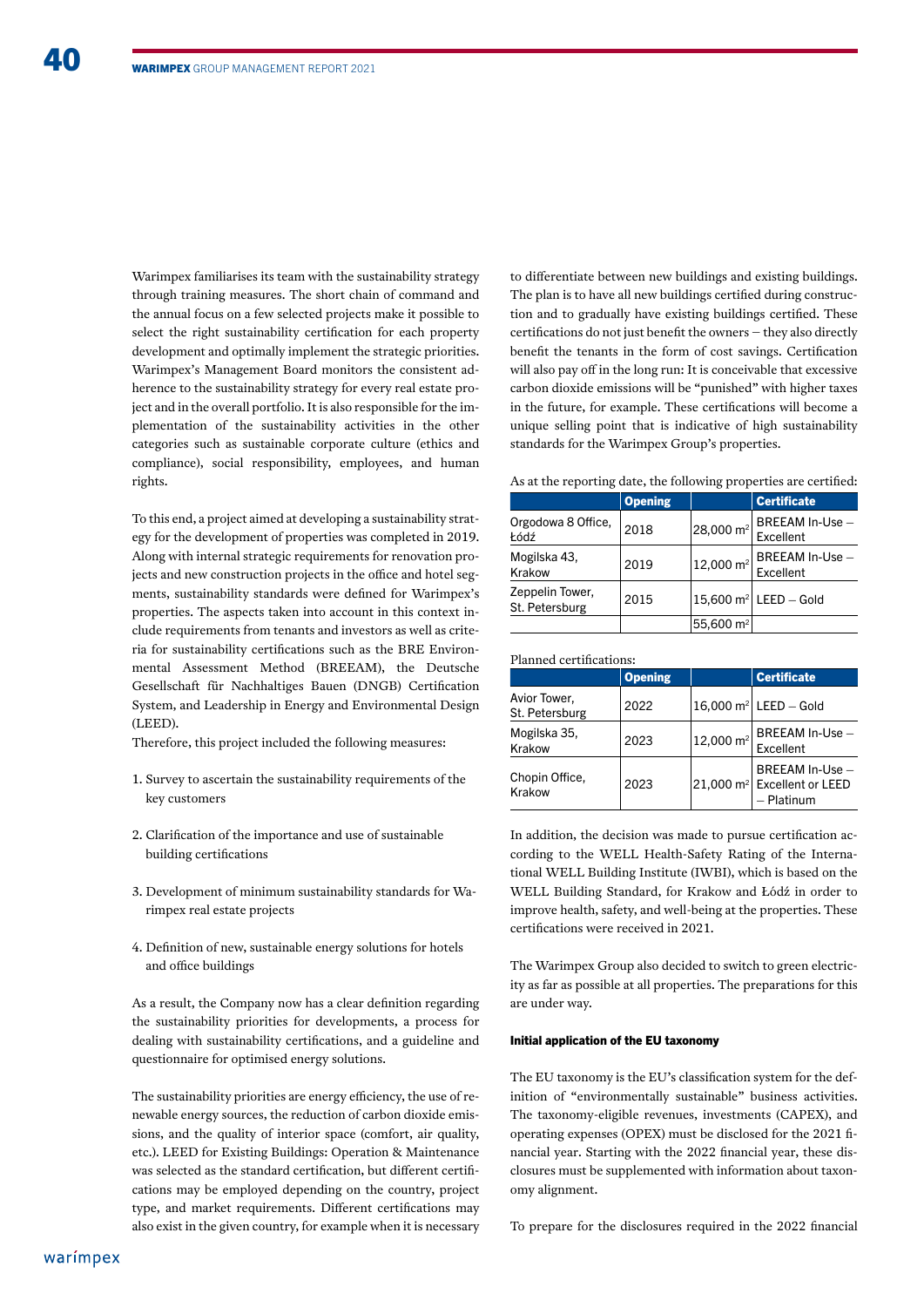year, Warimpex commissioned an external auditor to evaluate whether all of its LEED- or BREEAM-certified properties that were opened before 31 December 2020 are among the best 15 per cent of the national or regional building stock and whether the rental revenue, CAPEX, and OPEX are thus taxonomyaligned. Due to the initial application of the EU taxonomy and the fact that the application practices are still under development, a final evaluation is not yet possible. The Company strives to hold as many taxonomy-aligned properties as possible in its portfolio.

For real estate projects that are currently under construction, the expert assessed whether they are being built in a taxonomy-aligned manner or whether adaptations are necessary. The Company strives to ensure taxonomy alignment for new construction projects. Because the buildings are still under construction, some of the requirements for new buildings such as the energy performance certificate, air tests, risk mitigation, and so forth are not yet available.Since these buildings have no energy use history, no assessment can be conducted regarding whether they are operated efficiently. The electricity consumption can only be estimated on the basis of a plan.

The analysis of the taxonomy alignment of the Group's business areas produced the following results:

|                                         | <b>Investment Properties</b>                                   | <b>Hotels</b>                | <b>Services</b>                     |
|-----------------------------------------|----------------------------------------------------------------|------------------------------|-------------------------------------|
|                                         |                                                                |                              |                                     |
| <b>NACE</b> classification              | L68 Construction and real<br>estate activities                 | -                            |                                     |
| Taxonomy-eligible?                      | Yes                                                            | No                           | No                                  |
|                                         |                                                                |                              |                                     |
|                                         | <b>Certificate</b>                                             | <b>Taxonomy-</b><br>eligible | <b>Not</b><br>taxonomy-<br>eligible |
|                                         |                                                                |                              |                                     |
| <b>HOTELS</b>                           |                                                                |                              |                                     |
| Greet hotel, Darmstadt                  |                                                                |                              |                                     |
| Crowne Plaza, St. Petersburg            |                                                                |                              |                                     |
|                                         |                                                                |                              |                                     |
| <b>OFFICES</b>                          |                                                                |                              |                                     |
| Mogilska 41, Krakow                     | <b>WELL Health-Safety Rating</b>                               |                              |                                     |
| Mogilska 43, Krakow                     | BREEAM In-Use - Excellent,<br><b>WELL Health-Safety Rating</b> |                              |                                     |
| Ogrodowa, Łódź                          | BREEAM In-Use - Excellent,<br><b>WELL Health-Safety Rating</b> |                              |                                     |
| Erszébet,, Budapest                     |                                                                |                              |                                     |
| B52, Budapest                           |                                                                |                              |                                     |
| Zeppelin, St. Petersburg                | $LEED - Gold$                                                  |                              |                                     |
| Airport City Carpark,<br>St. Petersburg |                                                                |                              |                                     |
| <b>SERVICES</b>                         |                                                                |                              |                                     |
|                                         |                                                                |                              |                                     |
| <b>DEVELOPMENT PROJECTS</b>             |                                                                |                              |                                     |
| Avior Tower, St. Petersburg             | $LEED - Gold$                                                  |                              |                                     |
| Mogilska 35, Krakow                     | <b>BREEAM In-Use - Excellent</b>                               |                              |                                     |
| Others                                  |                                                                |                              |                                     |
|                                         |                                                                |                              |                                     |
| Revenue                                 |                                                                | 76%                          | 24%                                 |
| <b>OPEX</b>                             |                                                                | 50%                          | 50%                                 |
| <b>CAPEX</b>                            |                                                                | 96%                          | 4%                                  |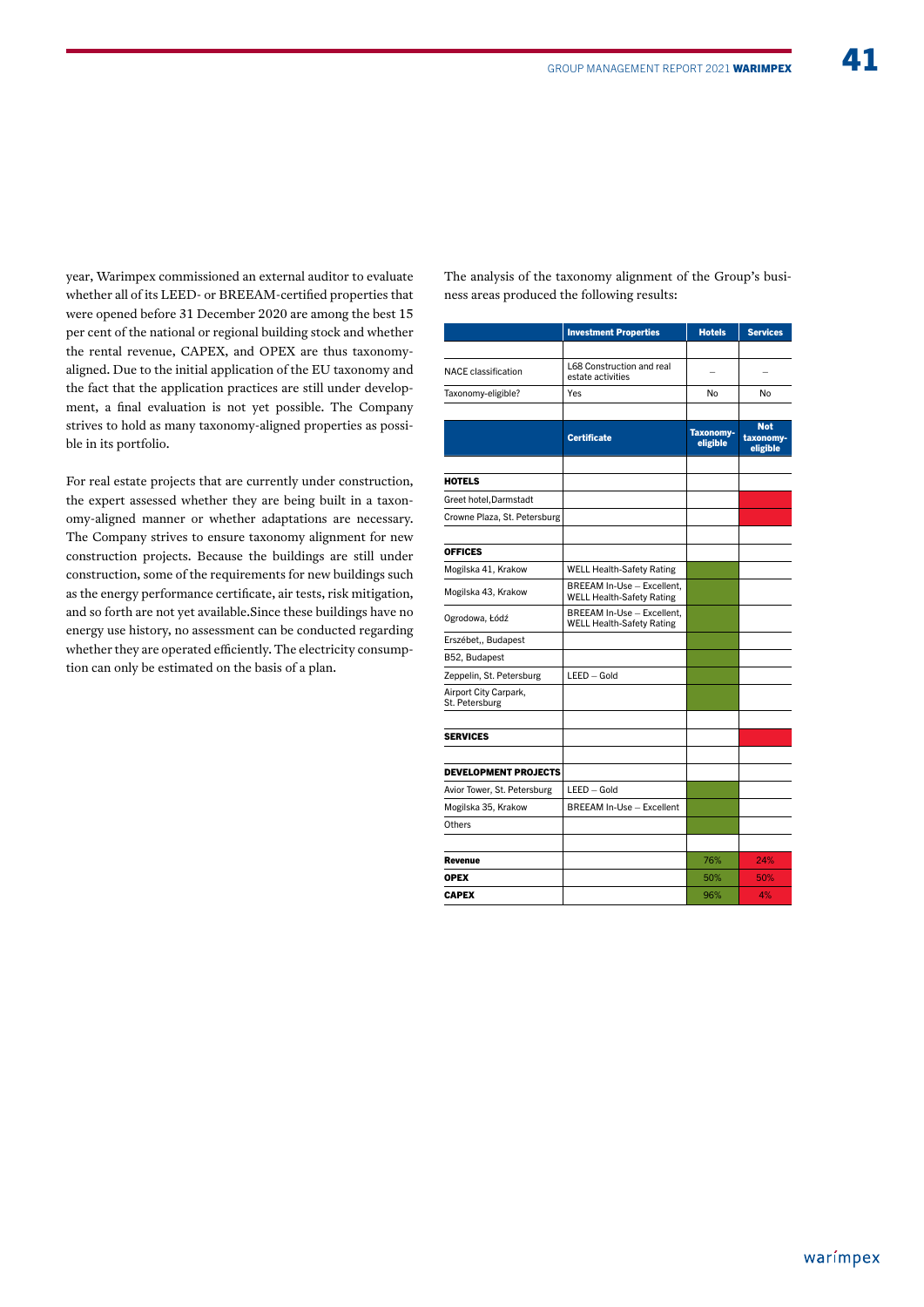## Materiality and stakeholders

The following sustainability report (prepared in accordance with the requirements of the Austrian Sustainability and Diversity Improvement Act [Nachhaltigkeits- und Diversitätsverbesserungsgesetz, NaDiVeG]) is addressed to all stakeholders as well as everyone else who is interested in Warimpex's ecological, social, and economic performance.

Sustainable development is a multifaceted process that is influenced by many different issues in the areas of the economy, the environment, and society. The potential impact of business activities on these areas of life is determined by a company's core business, industry, and business environment.

## Process description and strategic integration

A comprehensive materiality analysis forms the basis for the reporting. The potential material topics for the Warimpex Group were identified and prioritised in a multi-stage process. The topics were analysed with regard to their impact on people and the environment as well as with regard to their importance for the following key stakeholders: investors, shareholders, analysts, banks, employees, suppliers, service providers, tenants, neighbours, peer companies, the media, policymakers, public authorities, and hotel guests. The topics that were deemed to be material can be assigned to the following categories:

- Environment and energy
- Sustainable corporate culture (ethics and compliance)
- Social responsibility
- Employees
- Human rights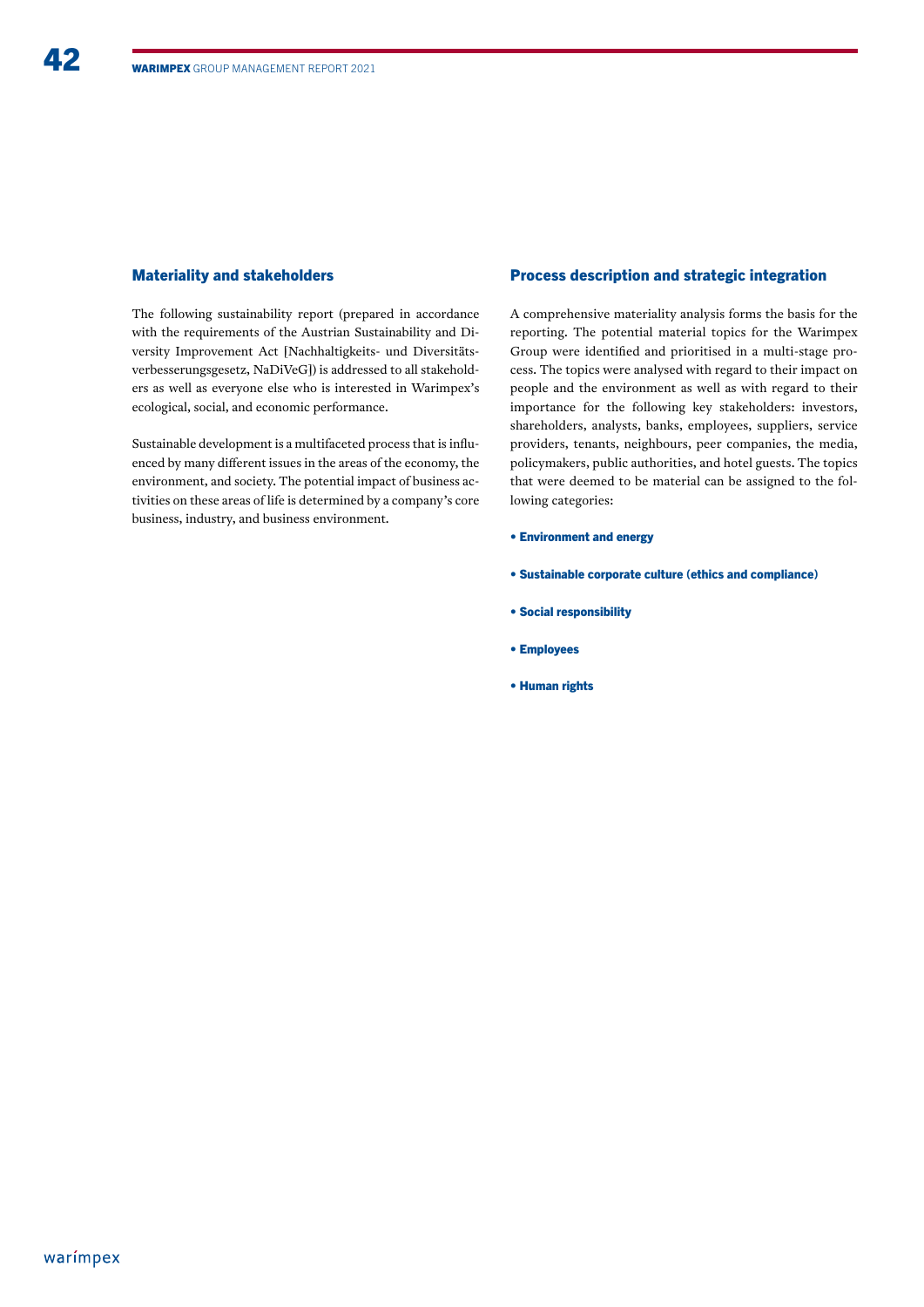In the following, Warimpex reports on activities and measures related to the issues deemed to be material, which are described in the overview below:

| <b>Topic</b>                                                              | <b>Description</b>                                                                                                                                                                                                                                                                                                                                                      | <b>Issue according</b><br>to NaDiVeG |
|---------------------------------------------------------------------------|-------------------------------------------------------------------------------------------------------------------------------------------------------------------------------------------------------------------------------------------------------------------------------------------------------------------------------------------------------------------------|--------------------------------------|
| <b>Energy efficiency of buildings</b>                                     | Thermal quality of buildings, energy-efficient technical<br>building systems, appliances, etc. support the energy<br>efficiency of buildings (heating, cooling, electricity<br>consumption)                                                                                                                                                                             | Environmental issue                  |
| Re-use and urban mining/environmental<br>management on construction sites | Use of renewable resources as well as materials that are<br>manufactured in an environmentally friendly manner<br>and are regionally sourced, contaminant-free,<br>multifunctional, and recyclable<br>Noise and dust prevention, exclusion of brownfield<br>sites, effective waste management, safe handling and<br>storage of chemicals, and short transport distances | Environmental issue                  |
| <b>Sustainable mobility</b>                                               | Offering of and incentives to use environmentally<br>friendly means of transport such as connections to<br>public transport networks, pedestrian and bike path<br>networks, provision of infrastructure for bicycles,<br>e-mobility, and car and bike sharing                                                                                                           | Environmental issue                  |
| Corporate governance, compliance,<br>and anti-corruption                  | Compliance with legal requirements (employment law,<br>competition law, data protection, etc.), clear contract<br>awarding processes, proper working relationships with<br>contractors                                                                                                                                                                                  | Combatting corruption<br>and bribery |
| <b>Barrier-free access and occupant safety</b>                            | Technical components (such as fire protection<br>measures, escape routes, alarms for dangerous<br>situations, or evacuation),<br>structural components (such as signage, lighting, video<br>surveillance, or concierge services)<br>Compliance with all legal regulations and requirements<br>and regular monitoring of this compliance                                 | Social issue                         |
| <b>Employee satisfaction</b>                                              | Motivation and satisfaction of the team is strengthened<br>and maintained at a high level                                                                                                                                                                                                                                                                               | Employee issue                       |
| <b>Diversity and equal opportunity</b>                                    | Diverse team structure with regard to age, gender,<br>background, working model, etc.                                                                                                                                                                                                                                                                                   | Employee issue                       |
| <b>Work-life balance</b>                                                  | Different work schedule models, flexible time<br>management                                                                                                                                                                                                                                                                                                             | Employee issue                       |
| Respect for human rights                                                  | Deep-rooted part of the corporate culture that is put<br>into practice internally and externally                                                                                                                                                                                                                                                                        | Respect for human rights             |
| Open space design and district climate                                    | Prevention of urban heat islands (e.g. through light-<br>coloured surfaces, providing green areas, water areas,<br>optimised air circulation in districts)<br>Designing open spaces with near-natural conditions<br>(creation of habitats for native plants and animals)                                                                                                | Environmental issue                  |
| <b>Healthy indoor climate</b><br>and quality of interior space            | Thermal comfort in winter and summer, visual comfort,<br>sufficient ventilation, prevention of pollutants<br>(formaldehyde, volatile organic compounds, and fine<br>dust), acoustic comfort                                                                                                                                                                             | Employee issue                       |
| <b>Renewable energy</b>                                                   | Use of green electricity, photovoltaics                                                                                                                                                                                                                                                                                                                                 | Environmental issue                  |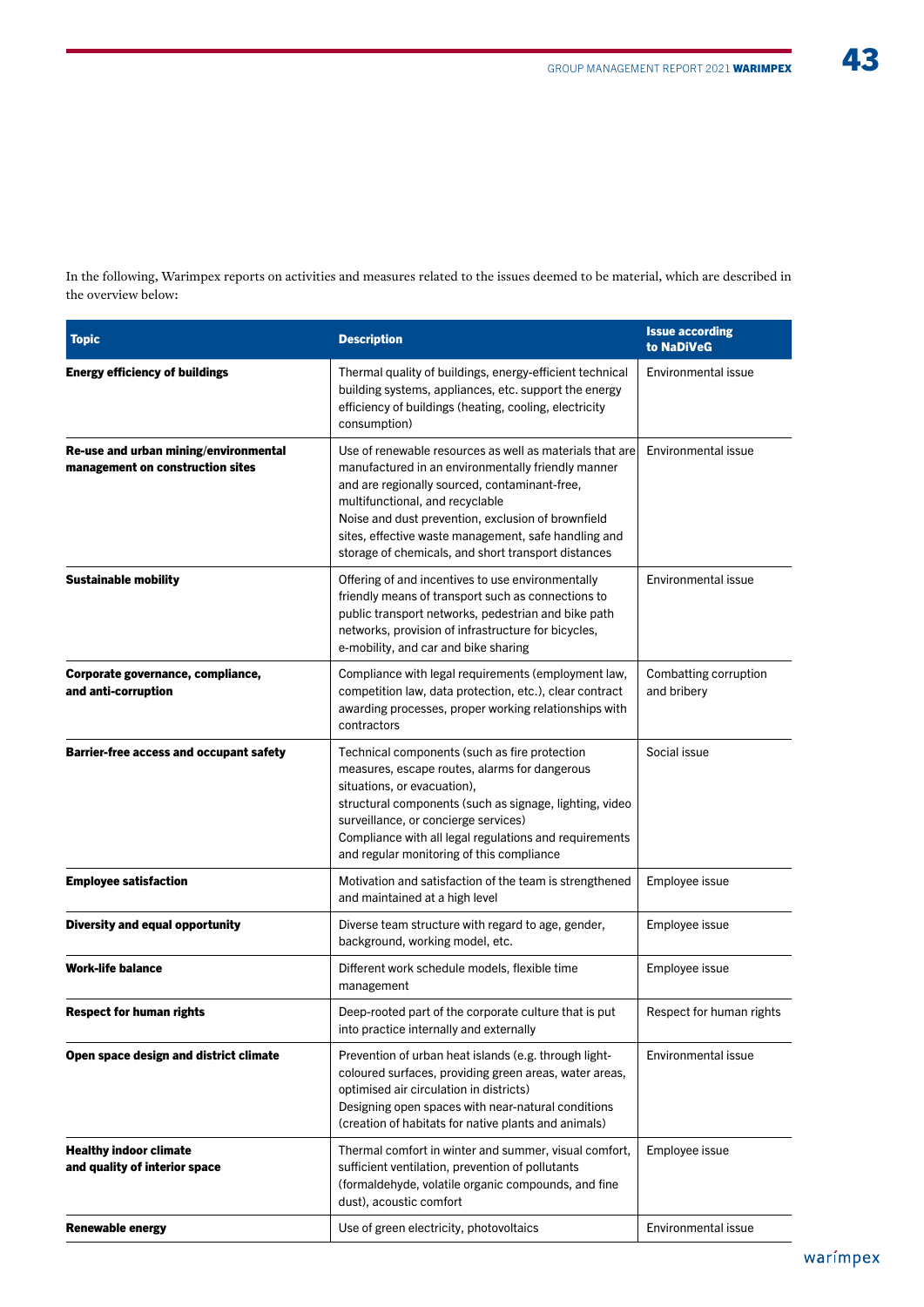



**Employees** Social responsibility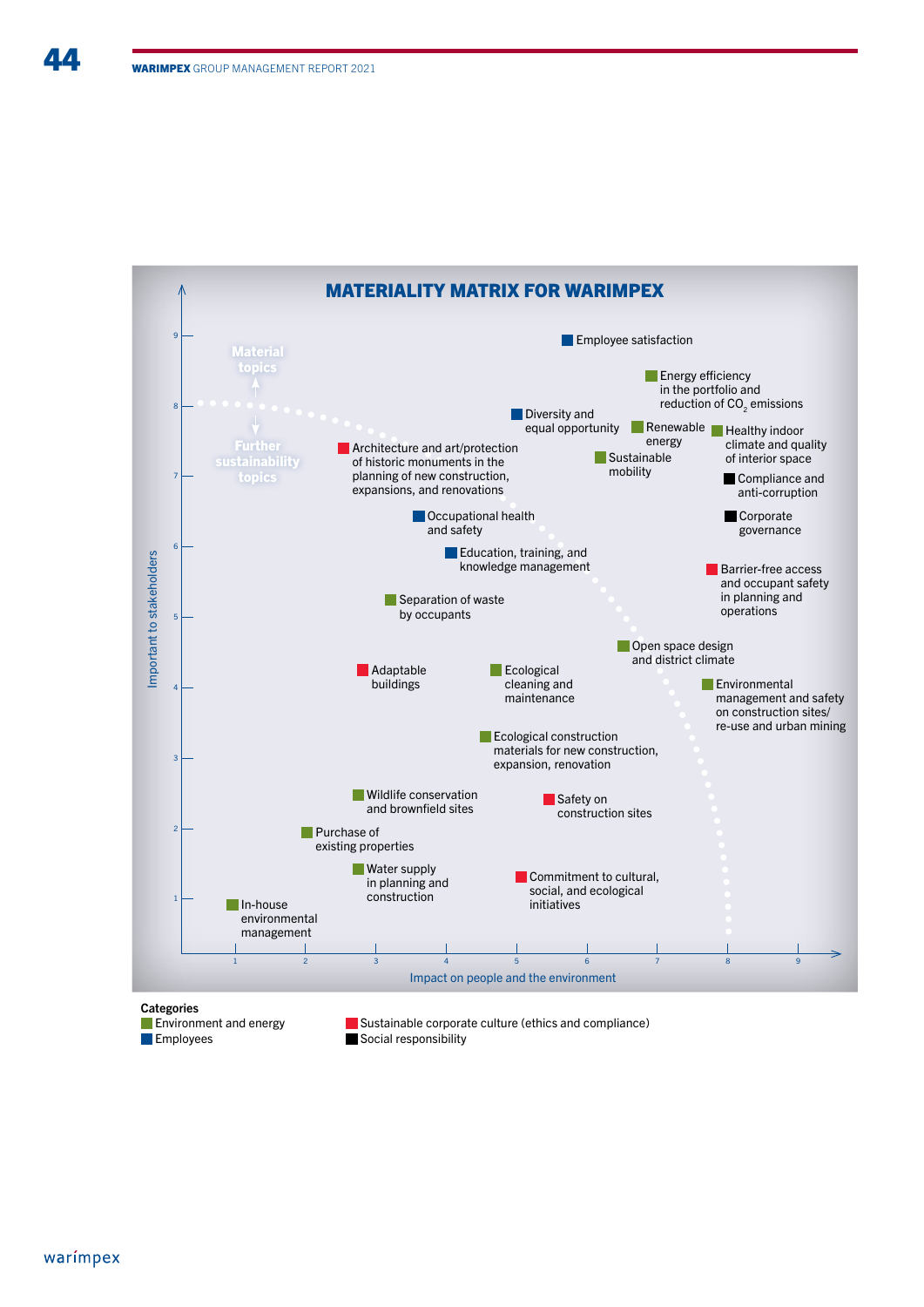# NON-FINANCIAL RISKS

| - Risks                                        |                                                                                 |                                                                                                                                                                                                                                             |                                                                                                                                                               |                                                                                                         |
|------------------------------------------------|---------------------------------------------------------------------------------|---------------------------------------------------------------------------------------------------------------------------------------------------------------------------------------------------------------------------------------------|---------------------------------------------------------------------------------------------------------------------------------------------------------------|---------------------------------------------------------------------------------------------------------|
| <b>Issue</b>                                   | <b>Sustainability topic</b>                                                     | + Opportunities                                                                                                                                                                                                                             | <b>Description of the risk</b>                                                                                                                                | <b>Mitigation measures</b>                                                                              |
| <b>Environmental issue</b>                     | Energy efficiency of<br>buildings                                               | - High operating costs<br>- Risk of non-implementation<br>+ Low operating costs for<br>tenants, contribution to making<br>Europe climate neutral by 2050                                                                                    | Limitations in construction due<br>to a lack of funds or insufficient<br>resources                                                                            | Certification of all developed<br>properties over the medium<br>term, certification of new<br>buildings |
| <b>Environmental issue</b>                     | Re-use and urban<br>mining/environmental<br>management on<br>construction sites | - Risk of material waste<br>+ Potential for cost savings                                                                                                                                                                                    | Re-use of existing materials                                                                                                                                  | Incorporated into the project<br>concept                                                                |
| <b>Environmental issue</b>                     | Sustainable mobility                                                            | - Risk of a lack of infrastructure<br>+ Potential for the use of<br>environmentally friendly means<br>of transport                                                                                                                          | Lack of charging stations, bike<br>parking spaces, no access to<br>public transport                                                                           | Incorporated into the project<br>concept                                                                |
| <b>Combatting</b><br>corruption and<br>bribery | Corporate governance,<br>compliance, and<br>anti-corruption                     | - Risk of a lack of knowledge<br>+ Opportunity due to training                                                                                                                                                                              | Lack of awareness with regard<br>to bribery and corruption                                                                                                    | Training, compliance with Code<br>of Conduct                                                            |
| <b>Social issue</b>                            | Barrier-free access and<br>occupant safety                                      | - Risk due to solutions that are<br>not user-friendly<br>+ Opportunity due to improved<br>accessibility                                                                                                                                     | Compliance with legal<br>requirements                                                                                                                         | Review of legal requirements for<br>projects and usability                                              |
| <b>Employee issue</b>                          | Employee satisfaction                                                           | - Risk due to loss of skilled<br>personnel<br>+ Opportunities for higher<br>employee satisfaction                                                                                                                                           | Creation of a positive working<br>climate                                                                                                                     | Employee reviews, office<br>facilities and equipment are up<br>to date                                  |
| <b>Employee issue</b>                          | Diversity and equal<br>opportunity                                              | - Risk due to discrimination<br>+ Opportunities due to openness                                                                                                                                                                             | <b>Expertise and diversity</b>                                                                                                                                | Promotion of diversity                                                                                  |
| <b>Employee issue</b>                          | Work-life balance                                                               | - Risk due to loss of employees<br>+ Opportunities for innovations                                                                                                                                                                          | <b>Burnout prevention</b>                                                                                                                                     | Training, consumption of holiday<br>leave, balanced assignment of<br>work                               |
| <b>Respect for</b><br>human rights             | Respect for<br>human rights                                                     | - Risk of human rights violations                                                                                                                                                                                                           | Diversity and equal opportunity<br>in the workplace                                                                                                           | Principles apply equally to hiring,<br>opportunities for promotion, and<br>remuneration policies        |
| <b>Environmental issue</b>                     | Open space design and<br>district climate                                       | - Risk of contributing to<br>overheating in summer and soil<br>sealing, reduction of quality of<br>life of occupants and neighbours<br>+ Potential for high-quality<br>public spaces outside of the<br>building                             | Effect of the building on the<br>microclimate of the district,<br>water retention, people-friendly<br>environment                                             | Incorporated into the project<br>concept                                                                |
| <b>Employee issue</b>                          | Healthy indoor climate<br>and quality of interior<br>space                      | - Risk of "sick building<br>syndrome" - negative health<br>impact from indoor emissions,<br>reduced productivity of<br>occupants<br>+ Opportunities to ensure well-<br>being of occupants, boost<br>productivity of employees in<br>offices | Thermal comfort, sufficient<br>lighting, selection of sustainable<br>materials for interior design                                                            | Incorporated into the project<br>concept                                                                |
| <b>Environmental issue</b>                     | Renewable energy                                                                | - Risk of negative health impacts<br>from non-renewable energy<br>(e.g. fine dust)<br>+ Opportunity to contribute to<br>making Europe climate neutral<br>by 2050                                                                            | Providing building heat via<br>renewable energy sources,<br>generation of own electricity with<br>photovoltaics, green electricity<br>from credible providers | Incorporated into the project<br>concept                                                                |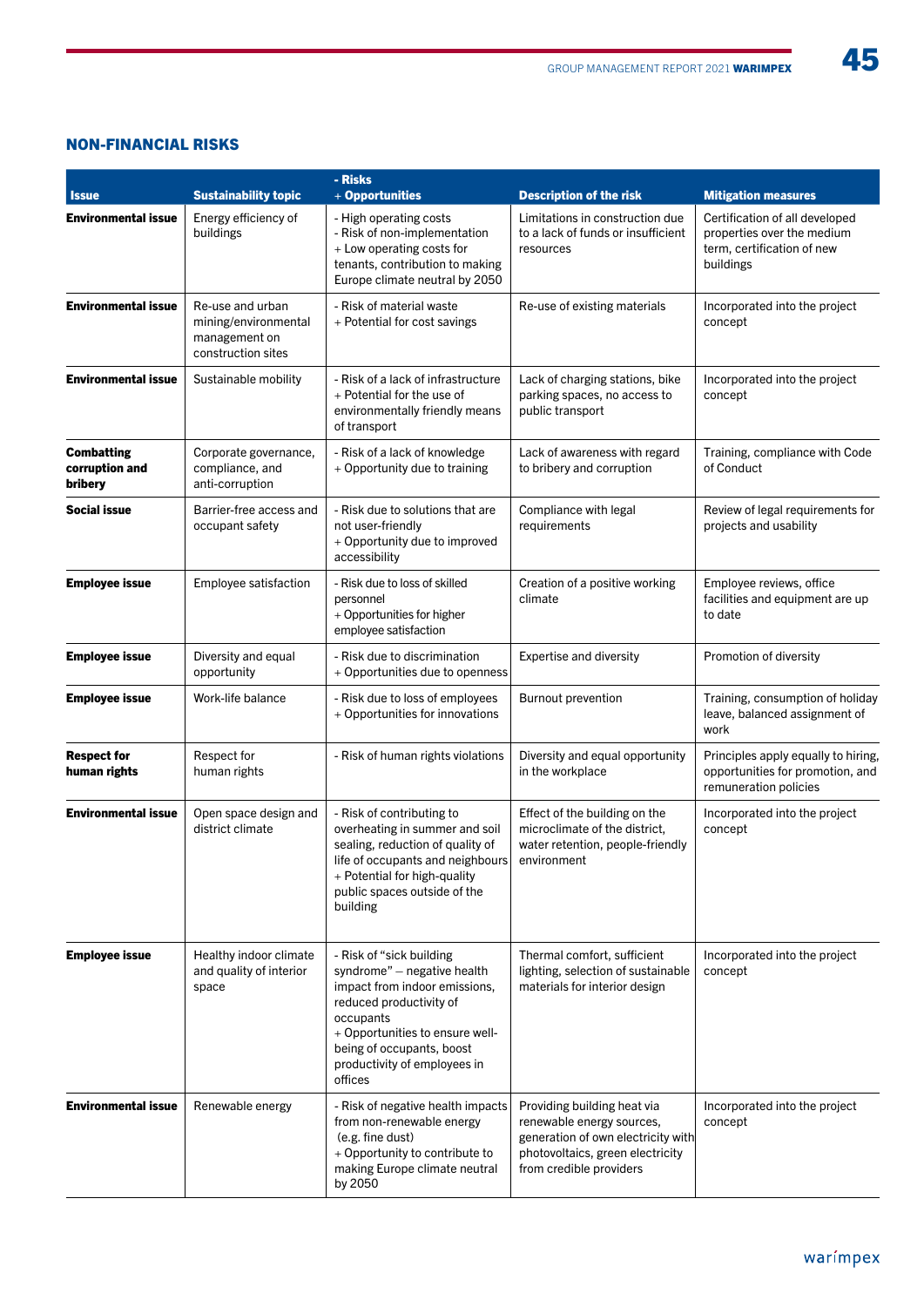## ENVIRONMENT AND ENERGY

The topics of energy supply, energy consumption, and energyrelated technical building systems are extremely important in the construction and real estate industry. The provision of energy in the form of electricity and heat is the basis for comfortable office facilities. At the same time, energy sources and energy consumption have a significant impact on climate change. Warimpex is aware of its energy-related impact on the environment and society and therefore takes great care with regard to ecological and economic requirements in terms of the energy supply and energy consumption and in terms of enhancing and preserving the value of buildings.

Warimpex also confronts the challenges of our time and makes an essential contribution to the lasting reduction of emissions by planning projects on a long-term basis. Building energy-efficient buildings is a matter of course for us because the operating costs of these buildings are lower. Warimpex believes that sustainability and cost efficiency are not mutually exclusive.

At the beginning of 2013, Warimpex completed the BREEAM – Good-certified Le Palais Office building in Warsaw. In 2018, the newly opened Ogrodowa Office building in Łódź received a BREEAM – Very Good certification. A rating of BREEAM – Very Good was obtained for the Mogilska 43 office project that was completed in Krakow in 2019. Both properties received BREEAM In-Use – Excellent certification in 2020 following the completion of optimisation measures. In 2021, the existing Zeppelin property in St. Petersburg received LEED – Gold certification.

In general, certifications are planned for all new developments with a minimum standard of LEED – Gold, BREEAM – Excellent, or DGNB – Gold, for example the Avior Tower project currently under construction in St. Petersburg, which is expected to receive LEED – Gold certification. Although Warimpex's portfolio does not contain any certified hotel properties at this time, the Company nevertheless attaches considerable importance to high environmental standards for existing and future hotels.

When it comes to new projects, the Company plans to maximise the environmental, social, and economic benefits. For Warimpex, this means that properties retain their value or increase in value over the long term while at the same time offering ecological and social benefits. In this context, measures will also be taken to prevent environmental damage. These principles will be followed not only for new construction projects but also for renovations. The Company developed a control model for internal project controlling aimed at reviewing projects with regard to energy efficiency, flexible floor plans, accessibility, and mobility.

### Energy efficiency of the portfolio

Warimpex's direct area of influence lies in the energy-related design of new buildings, modernisation measures on existing properties, and energy performance. In addition, the selection of the energy source can have a positive impact on the energy balance of the properties.

However, energy efficiency does not just depend on the building itself. The careful use of energy by the occupants is also a decisive factor and can make a significant contribution to climate protection. However, Warimpex can only influence the individual behaviour of the occupants to a very limited extent. The steering measures in this regard are focused on clear and targeted communication with occupants, such as through notices at the property.

One key task for Warimpex is to create the conditions for low energy consumption at its buildings. This includes the energyefficient design of new properties as well as the gradual energyrelated modernisation of suitable existing properties.

#### Indicators for 2021

The indicators are presented differently for the asset classes of offices and hotels in order to provide a clear picture. For hotels, indicators are reported on a per-room basis in order to improve comparability. In contrast, the energy consumption figures for office properties are based on the square metres of lettable space.

The indicators were collected for the first time in 2017 and thus form the basis for the ongoing monitoring of energy consumption. Warimpex aims to improve these indicators on an ongoing basis and take them into consideration in the planning of new projects.

Particular emphasis was placed on energy-efficient and environmentally friendly design for the two newest office buildings in Poland: A green wall was built at the Mogilska 43 project in Krakow, and a green roof was implemented for the Ogrodowa project in Łódź. These measures not only contribute to the occupants' well-being, but also play a decisive role in environmental and climate protection. The energy consumption for cooling is reduced and the burden on the sewer system is minimised by the water retention. At the same time, these measures help to counteract urban heating and the formation of heat islands.

The Company ensures the energy-efficient operation of its own hotels by planning the occupancy of the rooms so that vacant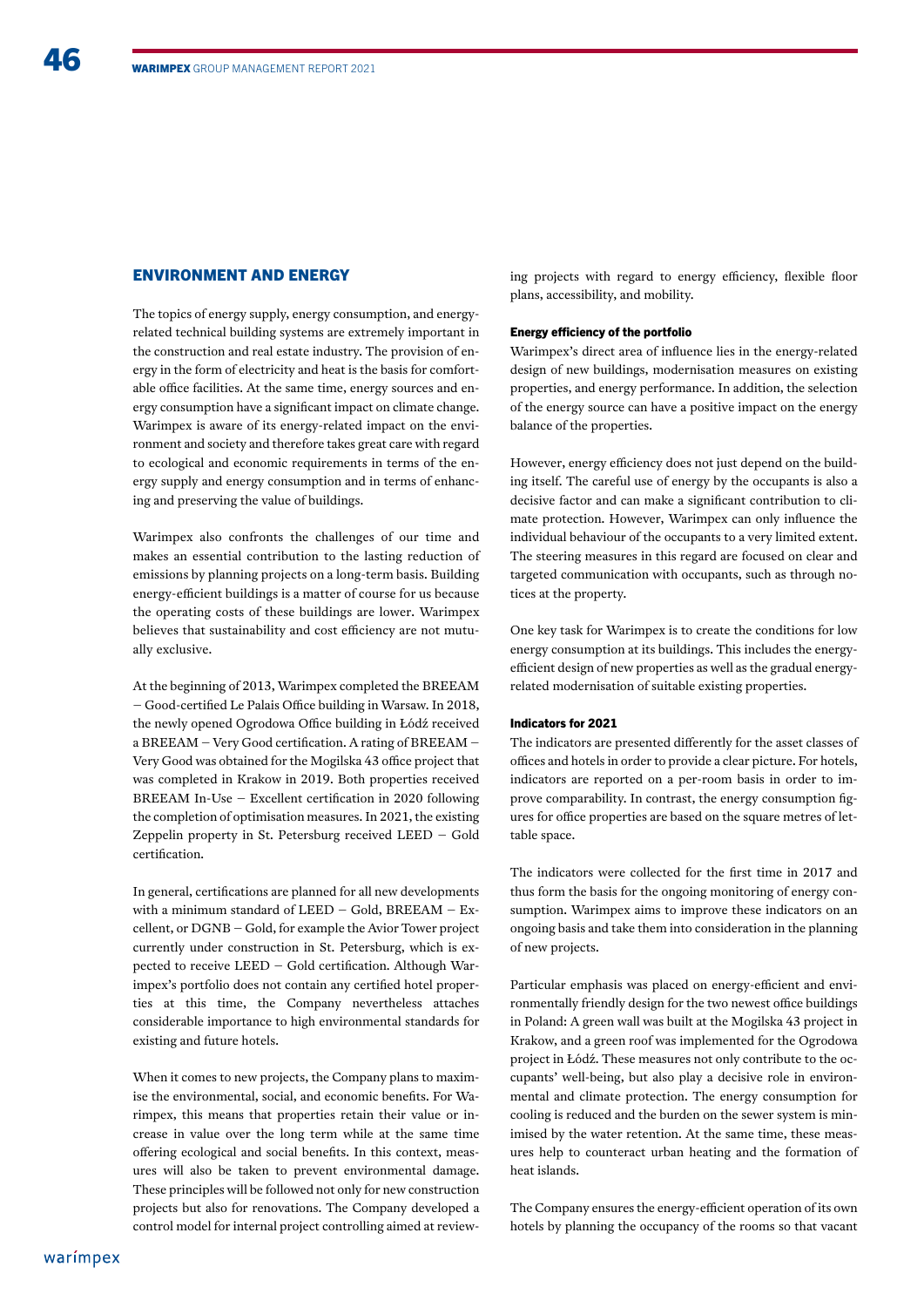



rooms or floors do not have to be fully heated. To this end, care is taken in the initial planning of the projects to ensure that hotel areas can be supplied with energy individually, which can make a major contribution to reducing heating demand.

## Environmental management and safety on construction sites/ re-use and urban mining

At construction sites, the Company does everything in its power to prevent noise and dust, to clean up brownfield sites, and to ensure effective waste management for building demolitions. The efficient separation of secondary raw materials is facilitated by working with companies that provide separation with as little mixing of materials as possible. It is important to Warimpex to maintain good relations and optimal communication with all stakeholders. One notable example in this context is the fact that the heating system of the direct neighbours of the Mogilska 43 construction site was converted to a district heat connection. In addition, vouchers for professional car washes were handed out to neighbours during the demolition work at this construction site. Warimpex aims to continue preventing complaints and lawsuits through good communication with neighbours.

All legal requirements are complied with in the Company's construction activities, and there have been no official complaints or fatal workplace accidents to date. Warimpex receives monthly reports from the general contractors containing up-





dates on the progress of projects and, if applicable, information about violations of safety requirements and accidents on construction sites. Warimpex has set a clear goal to continue to avoid legal complaints and major violations of safety requirements at construction sites. In addition, the monthly reports from the general contractors for future projects will be expanded to include information about workplace accidents and official complaints related to occupational safety, environmental issues, and other legal issues.

The rehabilitation of old buildings is prioritised whenever possible in order to save resources, costs, and time. Construction activities are always resource-intensive. The intense use of raw materials contributes to the waste of resources and thus represents a risk to the environment. This risk is minimised by ensuring the optimal continued use of existing buildings in projects. For example, an old office building in Munich was converted into a hotel and an old office building that was built in Budapest in the 1960s was gutted and refurbished into an office building that meets today's requirements.

In 2021, there was yet again a rehabilitation project: The hotel that was acquired in Darmstadt in 2019 (a building from 1989) was extensively renovated from 2019 to 2021 and repositioned on the market under the "greet" brand in September 2021.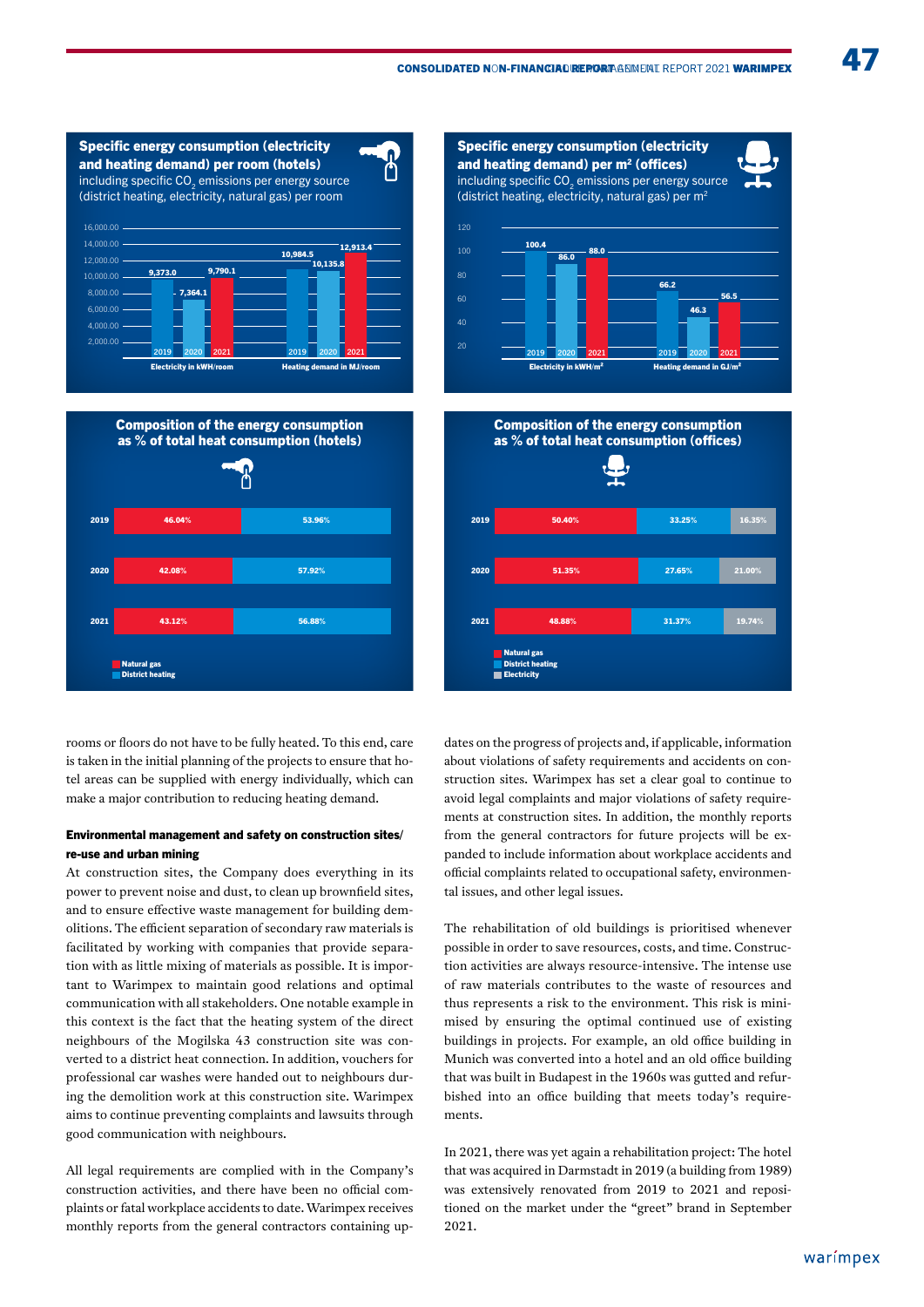#### Sustainable mobility

Mobility involves a number of current and future challenges pertaining to climate change, particularly in urban areas. This includes the risk of local air pollution due to emissions from automobile traffic in the form of nitrogen oxide as well as energy consumption.

Due to the rising demand for charging stations for electric vehicles, there is a risk that it will not be possible to provide a sufficient number of EV charging stations for the occupants of buildings. Forward-looking, intelligent mobility and traffic concepts are viable solutions in this context, including the increased use of public transport and car-sharing programmes as well as the further electrification of mobility in urban areas. In order to meet these requirements, it is important to account for a sufficient number of charging stations with a suitable charging capacity and charging connection in the initial planning stages and to observe and evaluate various concepts in order to determine which ones should be implemented at a site to optimally meet the demand.

E-mobility in particular represents an essential and groundbreaking topic. In this context, the future need for parking spaces with electric charging points or cable conduits for later retrofitting efforts at the building already have to be taken into consideration in the design and planning phase – generally around three years before completion. Among Warimpex's existing properties, Ogrodowa Office and Mogilska 43 Office currently offer EV charging stations, and EV charging stations are also planned for new projects. A total of 60 bike parking spaces were built at Mogilska 43 (which corresponds to 0.4 parking spaces per 100 square metres of office space). The building also offers showers and changing rooms in order to make it more appealing for employees to bike to the office. The Ogrodowa 8 project in Łódź has 150 bike parking spaces (which corresponds to 0.5 parking spaces per 100 square metres of office space) as well as showers and changing rooms in the office facilities.

The majority of the Warimpex Group's properties are in central locations in primary and secondary cities. Good transport connections for the users of the building (employees and customers) are an important factor for all of the projects. Hotels and office properties have to be easy to get to – both with public transport such as buses or trains as well as with cars and coaches. Public transport stations are generally located within a radius of 200 metres, and a connection to the airport must be available.

In the future, it will become increasingly important to offer optimal connections to the public transport network in a city because significant restrictions on private transport such as car-free zones or parking restrictions are to be expected. It is also crucial to promote sustainable mobility (electric vehicles, car sharing, etc.) because property users will see these offerings as decisive factors. In order to optimally address these developments, Warimpex has set itself the goal of taking sustainable mobility into consideration as a criterion for future projects.

#### In-house environmental management

|                             |      |      |      |      | in $t$ CO <sub>2</sub> |
|-----------------------------|------|------|------|------|------------------------|
|                             | 2021 | 2020 | 2019 | 2018 | 2017                   |
| <b>Flights</b>              | 37   | 46   | 129  | 113  | 123                    |
| Kilometres<br>driven by car | 19   | 22   | 29   | 32   | 64                     |

*Employees of Warimpex Finanz- und Beteiligungs AG*

The volume of carbon dioxide emissions caused by travel activities in 2021 decreased compared with the prior year. This reduction is the result of a decline in travel due to the COVID-19 pandemic.

Warimpex's employees have a high level of travel because nearly all of the Company's projects are located outside of Austria. This impacts the environment through increased emissions and represents a danger to employee safety due to the increased risk of car accidents. Travel planning is the responsibility of the relevant project team, but reducing travel to an absolute minimum is a basic principle at Warimpex. Efforts are made in the planning of business travel to combine the travel of individual employees and to form carpools in order to keep travel expenses and the environmental impact as low as possible. Some project sites can be reached by train or plane, while others are more conducive to travelling by car because they are more easily accessible by car or require technical equipment to be taken along. In order to reduce business travel, the use of teleconferences and video conferences is encouraged. The necessary technology required for this is provided by Warimpex.

New developments are evaluated and incorporated into the Company's IT on an ongoing basis in order to ensure the optimal use of new technologies. This enables cross-border collaboration in projects to be simplified and employees' travel to be optimised. Warimpex acquired two electric vehicles for its vehicle fleet as part of a pilot project in order to study usage behaviour and gather valuable information both for future travel and for the charging infrastructure and other requirements for office locations. Along with the ongoing maintenance and modernisation of the vehicle fleet, investments are being made in employee training for business travel in the form of driving courses.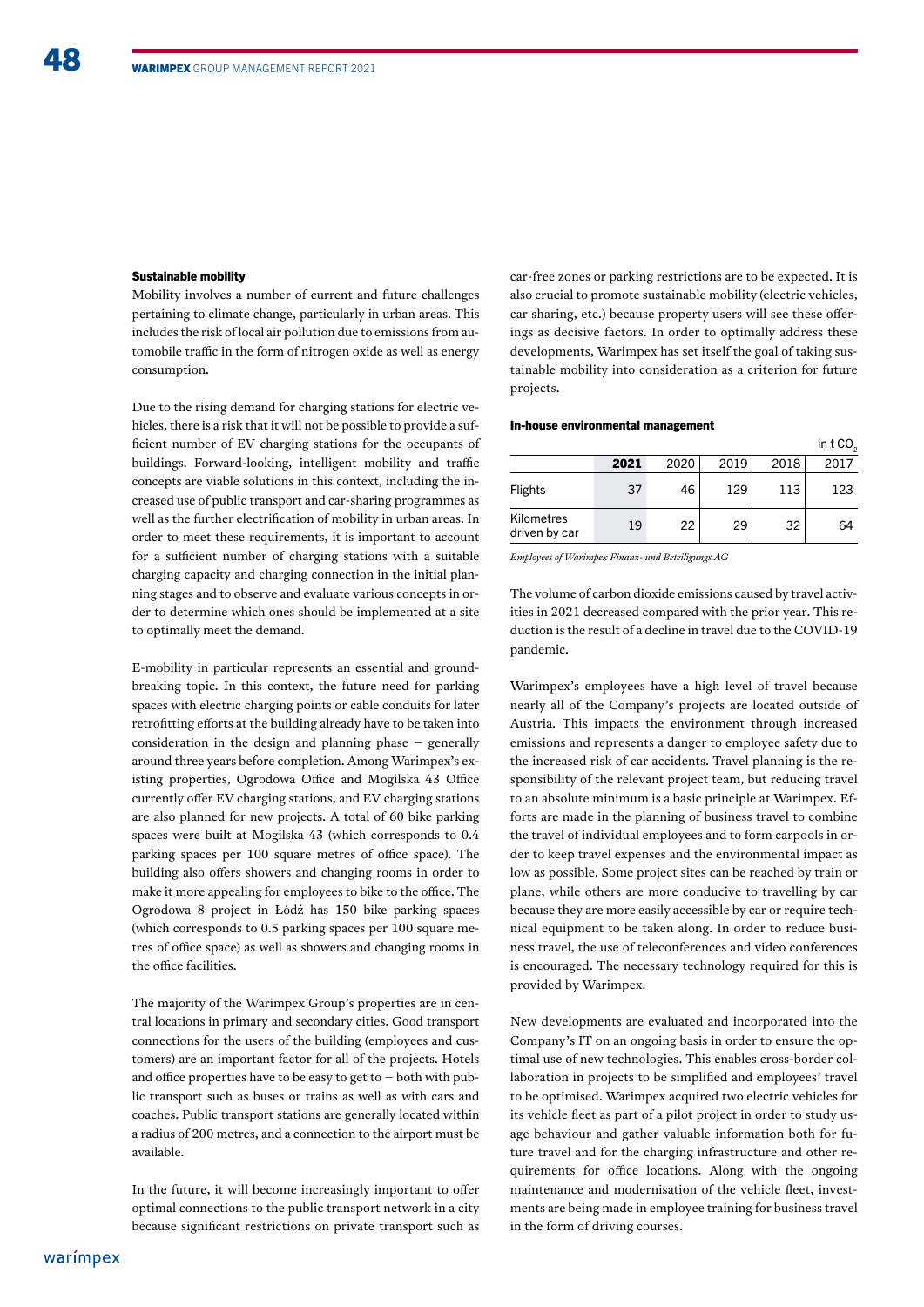# SUSTAINABLE CORPORATE CULTURE (ETHICS AND COMPLIANCE)

Around the world, bribery and corruption hinder investment activities and disrupt international competition. In addition, the economic, social, and ecological well-being of society is jeopardised by the diversion of funds through corrupt practices. Companies play an important role in combatting these practices because corruption is damaging not only to democratic institutions but also to proper corporate governance. In addition, some of the countries in which Warimpex does business have poor rankings according to the Corruption Perceptions Index and are thus exposed to a higher risk of corruption.

#### Corporate governance, compliance, and anti-corruption

Therefore, the implementation of effective corporate governance practices represents a significant sustainability topic with regard to fostering a responsible corporate culture.

As a listed company, Warimpex operates in accordance with the rules of the Austrian Code of Corporate Governance (January 2021 version) and the Polish Best Practice for GPW Listed Companies 2021. These codes are voluntary agreements for proper corporate governance and control aimed at achieving responsible value creation focused on sustainability and a long-term vision. These measures ensure that the interests of all stakeholders whose welfare is dependent upon the success of the Company are optimally served and that a high level of transparency is provided.

### Code of Conduct

The Code of Conduct (CoC) is a summary of the general rules of conduct for Warimpex employees. The CoC has been applied at Warimpex AG since 2013 and was extended to all of the fully consolidated companies in 2018.

Warimpex's employees are required to obey the law at all times in their business dealings and to clearly reject all forms of bribery or corruption with their own conduct. The CoC documents the Company's interactions with employees, customers, suppliers, and all other stakeholders and provides orientation for day-to-day conduct. The ethical and legal rules and guidelines are specified in the CoC and promote individual responsibility and an open, respectful, and responsible working climate.

Employees receive ongoing training in order to foster an open and honest working climate. In 2021, training courses were offered on current topics such as the General Data Protection Regulation. Training sessions were also held on the Code of Conduct and corruption prevention as well as occupational safety. These training measures will be offered again in 2022.

The various workdays of employees due to different scheduling models and travel are taken into account when planning the dates for training by offering multiple courses on different days so that everyone can participate. In addition, Warimpex strives to offer additional training as needed when it becomes apparent that a certain topic is important at the moment or is requested by the employees.

No cases related to corruption or violations of internal compliance guidelines have been identified to date.

# SOCIAL RESPONSIBILITY

### Barrier-free access and occupant safety in planning and operations

Barrier-free access is taken into account in accordance with legal requirements in both new construction and in the renovation/refurbishment of existing properties. All offices and hotels offer barrier-free access. The safety of the occupants is ensured through regular monitoring in line with local ordinances (e.g. inspection by the fire department or work inspectors) and at the management level (inspection together with the operators of the relevant property). Our own random inspections ensure the safety of the occupants of our properties and minimise the risk of a violation of the applicable regulations. No significant complaints (e.g. imminent hazards) have been lodged by authorities in relation to safety requirements to date. In acute cases, individual measures are taken to ensure the safety of the occupants at the given property. For example, increased security checks have been performed at the entrances to hotels in response to terrorist attacks in a given destination.

The goal is to prevent complaints by authorities and customers and to meet all legal requirements in order to guarantee the safety of the occupants at all times.

Six of the 294 hotel rooms at the Crowne Plaza hotel in St. Petersburg are barrier-free, which represents a share of 2 per cent. At the greet hotel in Darmstadt, 2 of 194 hotel rooms are barrier-free (1 per cent).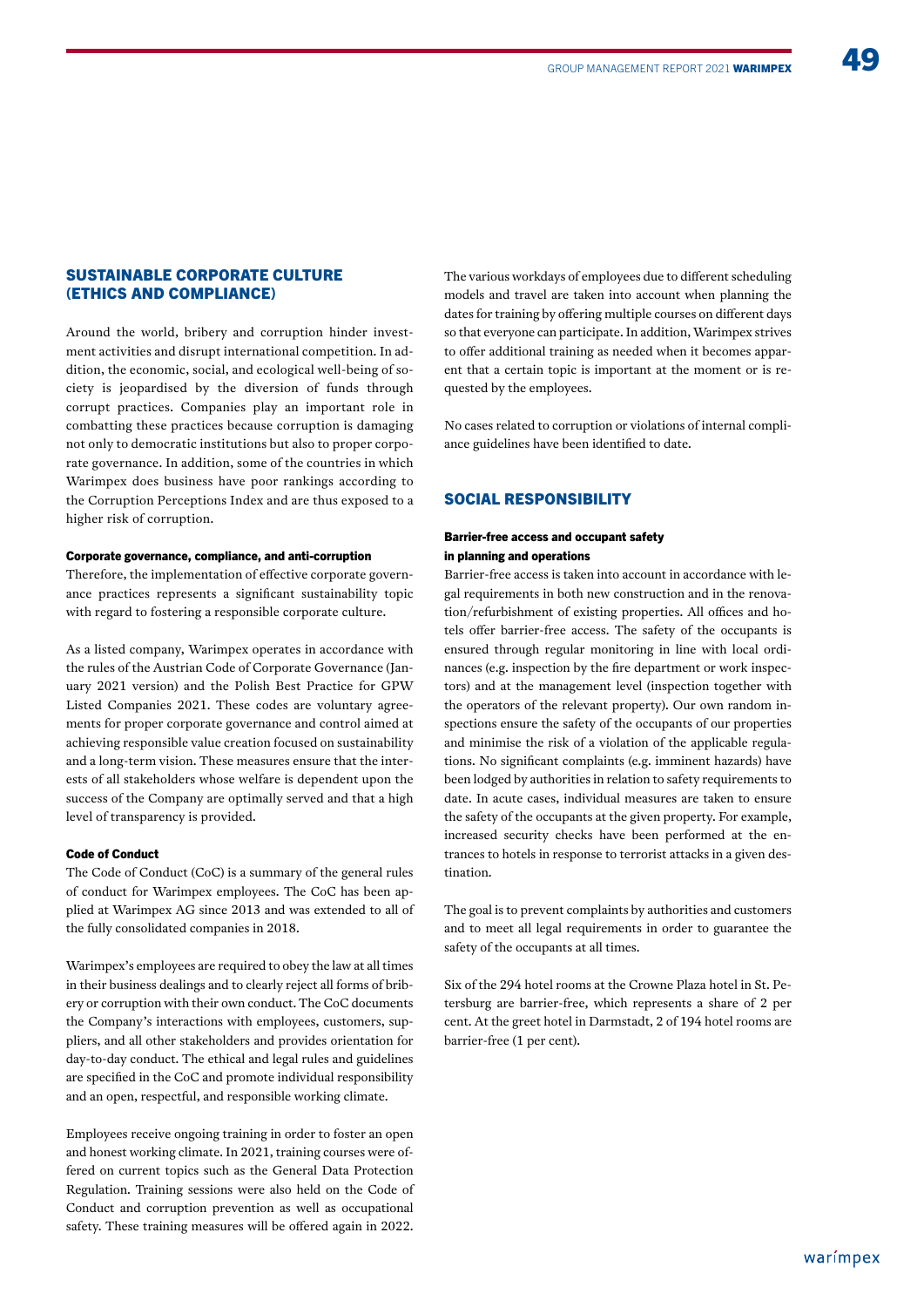## EMPLOYEES

## Employee satisfaction

Warimpex aims to offer opportunities for growth and career advancement, to reward outstanding performance, to promote collaboration at all levels, and to ensure an open corporate culture. The working world is constantly changing due to more vigorous demands and increasing requirements for flexibility.

It is becoming more and more difficult for employees to achieve a balance between their careers, family duties, and private lives. A consistent policy of equal treatment, flexitime work models, and teleworking opportunities represent the pillars of a healthy work-life balance for Warimpex's employees.

Hotels are operated by hotel management companies under management agreements. Therefore, control over personnel matters and the management of the hotel staff are the responsibility of the hotel managers and are not influenced by Warimpex. As such, the following information only pertains to Warimpex's other two segments (Investment Properties and Development and Services).

#### Employees in the Group

The duties in asset and property management include the management of the existing properties and development properties by the managers, technicians, and project controllers. The finance segment comprises the Group accounting department and the bookkeeping departments. The support functions provide administrative and organisational assistance to the other two segments.

In order to guard against the risk of losing highly qualified staff members, Warimpex's employees are provided with state-of-the-art technical equipment to make the work process as smooth and efficient as possible. This is intended to ensure a safe and pleasant work environment for everyone. Employees are also supported through the open and honest corporate culture. Warimpex has a flat management structure; tremendous emphasis is placed on fostering a level playing field and respectful collaboration. The Company takes the individual needs of the employees into consideration by offering various working models such as part-time schedules, teleworking, and other possibilities, and adapting these models as necessary.





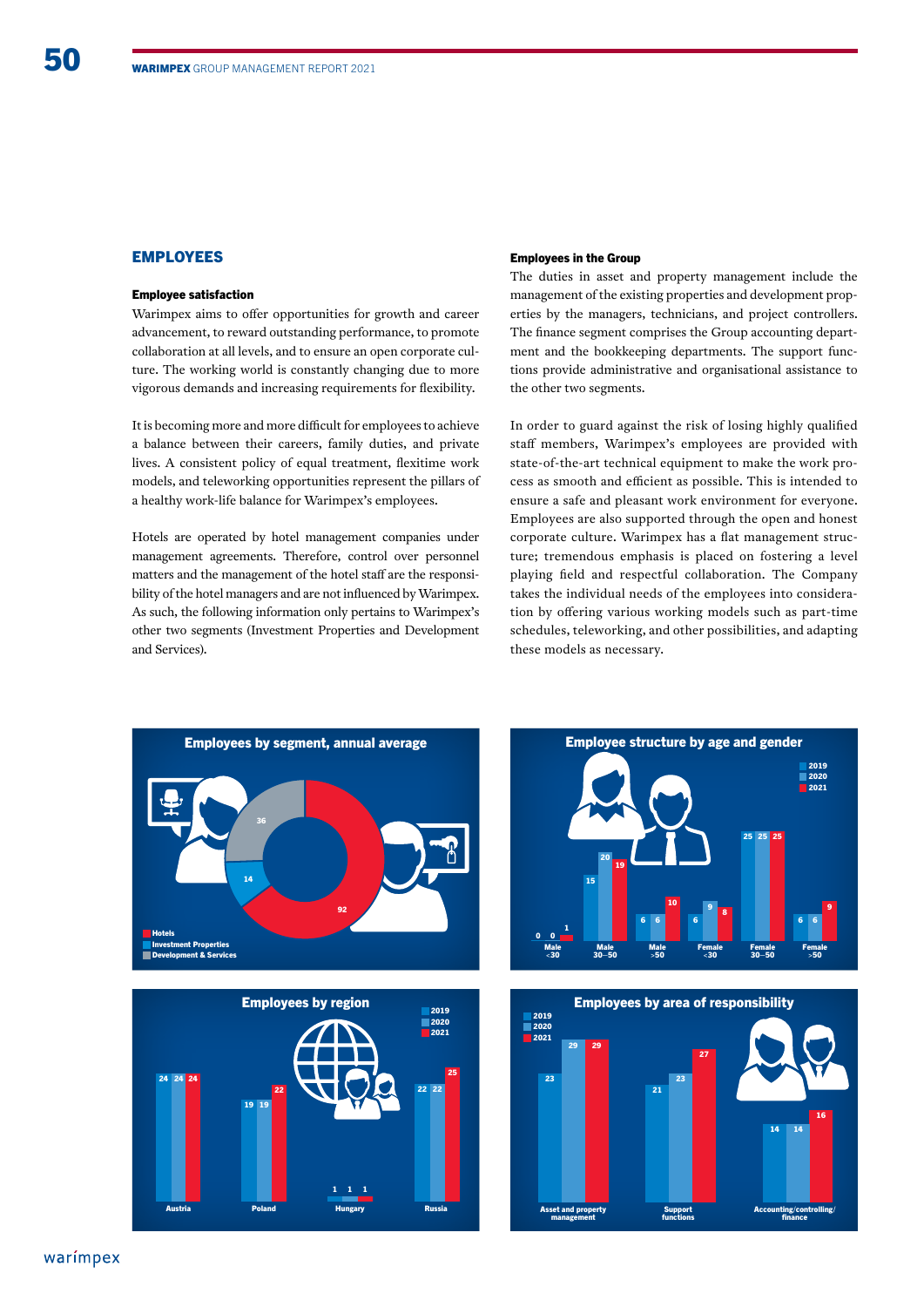#### Diversity and equal opportunity

Ensuring equal opportunity between women and men and diversity with regard to the employees' different cultural backgrounds is a key priority for the Company. Diversity is valued at Warimpex. This diversity applies not only to the background of employees from different cultures and countries, but can also be seen in the age structure of the staff. Employees from four countries and with various migration backgrounds work at the Group's headquarters in Vienna. At Warimpex, no one is excluded due to their gender, age, or background. On the contrary: The convergence of different views, opinions, and experiences allows many different aspects to be examined and addressed in projects.

A flat hierarchy also allows goals to be achieved through short communication channels, without having to fight through extraneous bureaucracy. Women and men are given equal opportunities to stay connected to the Company even when they are on parental leave. Invitations to company events are also sent to employees on parental leave, and these employees can continue to use communication devices such as their phones and laptops while on leave. It is also possible to work while on parental leave, and many employees take advantage of this opportunity. When employees return from parental leave, their needs are re-evaluated and individually adapted to suit their circumstances. In cases where it is desired and possible, teleworking and flexible working hours are agreed with employees. All of these measures have proven to be effective in the past and will thus be continued in the future. As a result, the risk of potential discrimination against employees is deemed to be low. Warimpex sees the diversity of its employees as an opportunity and utilises it accordingly.

The share of women in the total workforce was just under 53 per cent as at 31 December 2021, which represents a decline of 8 per cent compared with 2020. The share of female managers decreased by roughly 5 per cent versus 2020 and amounted to 33.3 per cent. This change can be attributed to the increased hiring of male technicians. Warimpex offers its female and male employees the same opportunities and requirements. What counts are an employee's qualifications and experience in their field, not their nationality or gender. Women and men have the same opportunities for advancement – equality is a matter of course at Warimpex and is also reflected in the share of women in the total workforce.

The average age of the employees is roughly 43.7 years. The Warimpex Group works with an attractive mix of experienced employees and new employees.

Warimpex sees the diversity of its employees as an important factor for success.

#### HUMAN RIGHTS

Respecting human rights is seen as a deep-rooted part of Warimpex's philosophy and is put into practice each and every day. Freedom of expression is anchored in Warimpex's organisational structure because there are no restrictions on communication of any kind, apart from the confidentiality areas that have been established. Warimpex also respects and aims to protect everyone's right to freely practise their beliefs. At hotel buildings, for example, the interior design is kept non-religious as far as possible in order to ensure the religious freedom of all users. This is reflected in the selection of the pictures in the rooms and the lack of religious symbols such as crosses.

Respect for human dignity is primarily an important issue when it comes to employee relations. Warimpex is absolutely opposed to all forms of prejudice and discrimination. It is important that all employees are treated equally regardless of their age, gender, sexual orientation or identity, nationality, ethnic background, disability, religion, or world views. The Company actively promotes a culture characterised by respect, openness, trust, and mutual appreciation.

Warimpex is clearly committed to protecting international human rights. The Company supports and respects the protection of human rights within its sphere of influence and ensures that it is not involved in human rights violations. We expect our suppliers and partners to comply with the legal regulations as well. Warimpex assumes that they comply with the applicable laws for the protection of human rights and that violations are appropriately prosecuted by the competent legal authorities in the jurisdiction of the relevant suppliers and partners. We do not see a need or a possibility to take additional internal initiatives in this area. Suppliers and partners also receive goods and services from third parties in some cases. We are not aware of any human rights violations in connection with this supply chain to date. We assume that our suppliers and partners take action if they become aware of such issues. Proven violations are punished and can result in the termination of the business relationship with the respective supplier or partner.

#### Social commitment – impact on society and the environment

Warimpex aims to reduce poverty and promote the arts and culture with donations and sponsorship activities. To this end, donations are regularly made to the following organisations during the Advent season: Teach for Austria, Freispiel, and Entwicklungshilfeklub. We also get involved on a personal basis: Members of the Management Board personally take part in the events at schools and hold presentations as part of the Teach for Austria programme. Many events could not be held in 2020 and 2021 due to COVID-19, so the volume of the Company's donations and sponsorships declined slightly.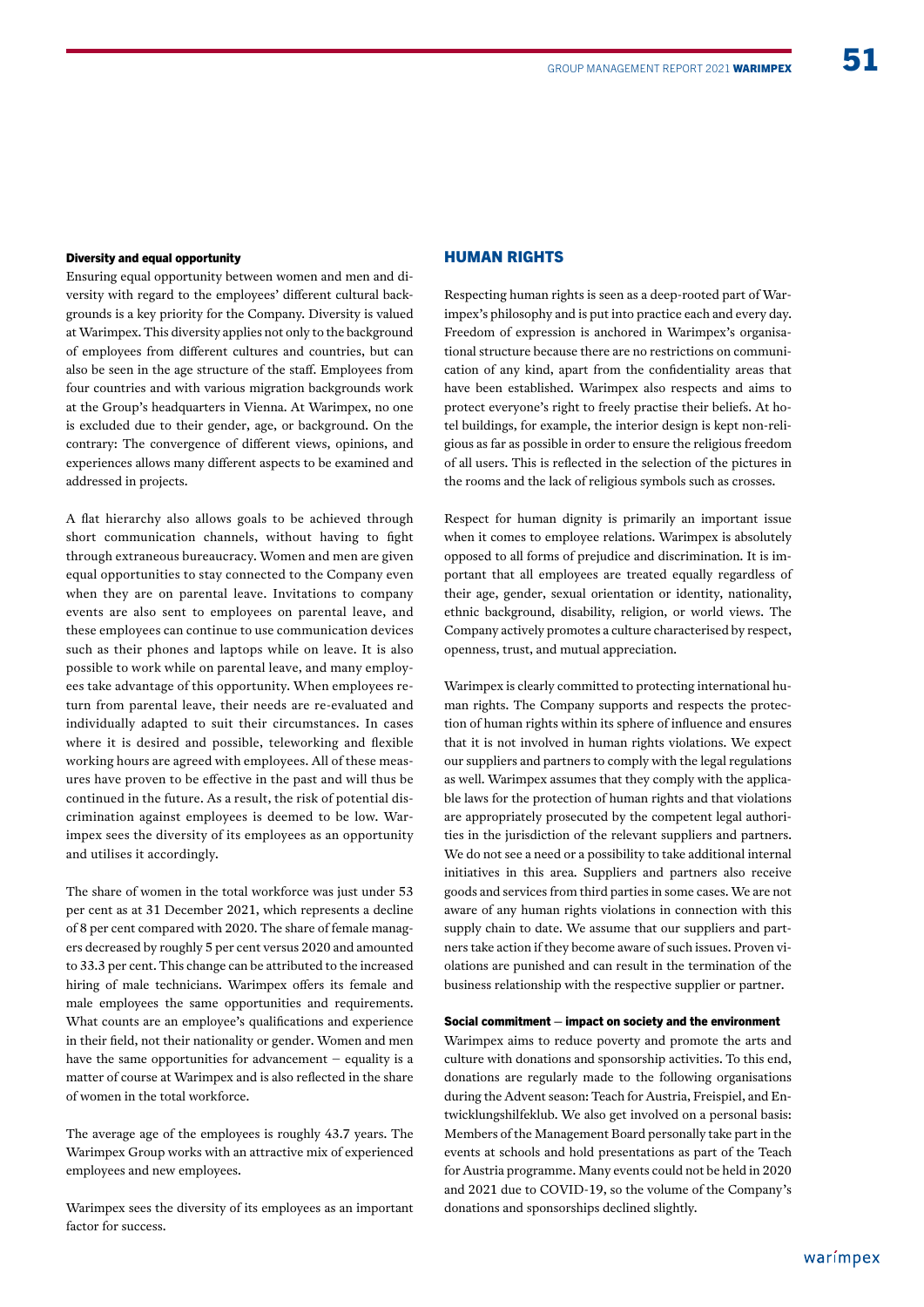#### Effects of COVID-19

The COVID-19 crisis had an impact on several factors in 2020 and 2021:

#### **Environmental issues:**

The reduced travel activity around the world resulted in lower consumption of resources and thus to a decline in greenhouse gas emissions. This can also be seen in the travel activity of the Warimpex Group. However, it must be noted that no compromises are being made with regard to the Company's sustainability goals based on the decline in business caused by the COVID-19 crisis.

#### **Employee issues:**

The opportunities for teleworking and videoconferencing were expanded due to the crisis. Teleworking was offered to all employees. Training in the use of new programs is completed on an ongoing basis. The Company's data security was assessed and was deemed to be appropriate. Employees have the opportunity to get tested for COVID, and COVID antigen self-tests are also provided at the office.

# **Human rights:**

There is a potential risk of human rights violations during the COVID-19 crisis – women are more heavily impacted due to short-time work and the double burden of professional and family obligations, and this was taken into account at Warimpex by offering flexible working hours.

#### Effects of the conflict in Ukraine

At the time of the preparation of this report, our attention is focused on the conflict in Ukraine and the resulting wave of refugees. Based on our connections to Poland and the reports on the situation prevailing there at the moment, we are providing support by working with our contacts in the country to organise the transport of refugees to our hotel in Darmstadt, Germany, where we want to offer fast, unbureaucratic assistance for people in need. We are in contact with our partners in Germany and are providing help for dealing with administrative matters with government agencies and delaying construction work in Darmstadt so that we can provide accommodations for refugees over the medium term. We are aware that these are not fully adequate apartments, but are providing kitchens, washing machines, and other amenities in an effort to offer comfortable accommodations on a medium-term basis to allow people to organise longer-term living arrangements in an environment that is as peaceful as possible.

Our activities in Russia are limited to the St. Petersburg region, so neither our employees nor our properties are directly affected by the events. Warimpex and all of its employees are appalled and dismayed by these events and we can only hope that peace is restored very soon and further unnecessary suffering is prevented.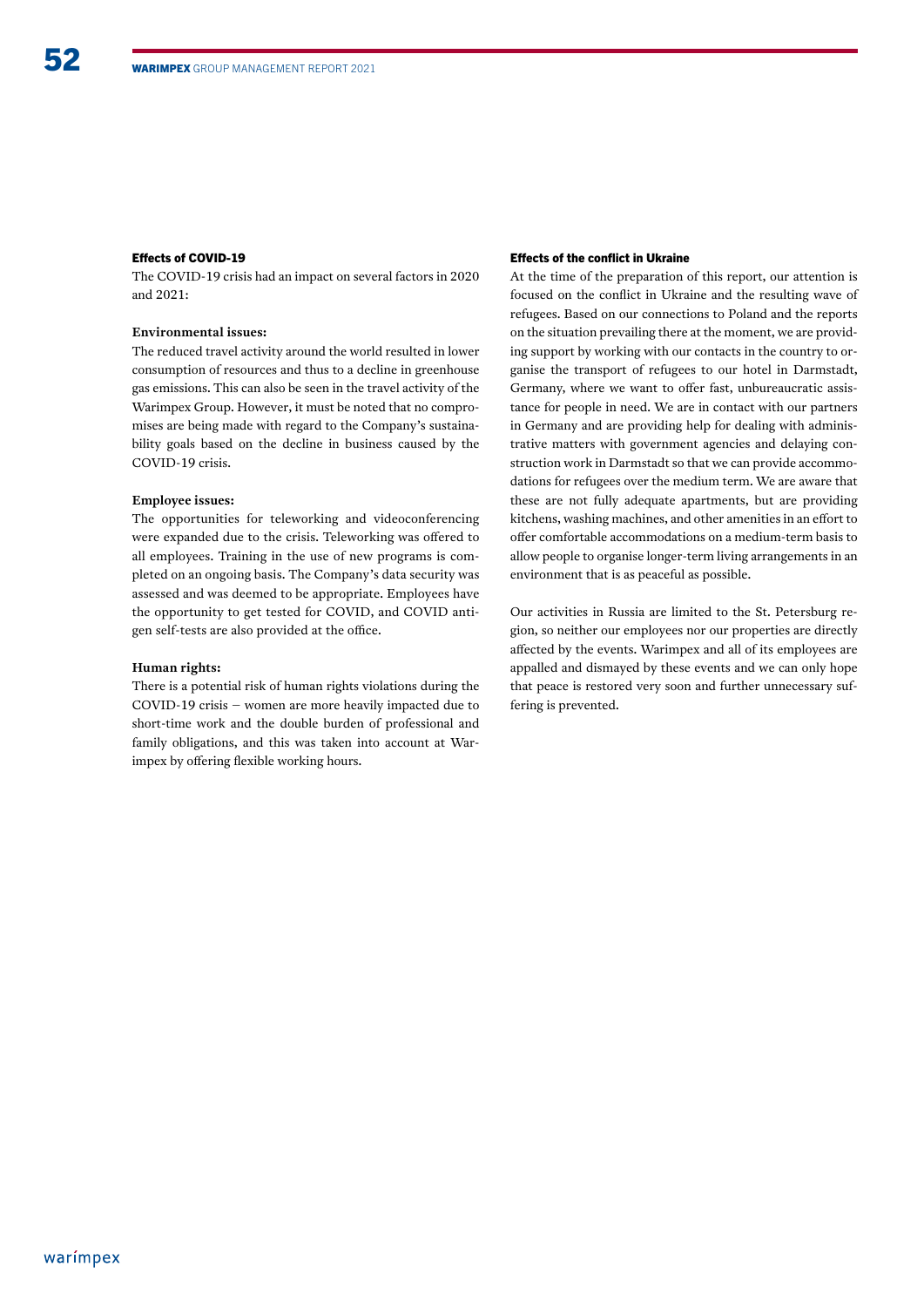#### Additional non-financial performance indicators

• Vacancy rate of individual properties: The vacancy rate shows the ratio of the unlet space to lettable space and thus plays an important role in the return that can be generated. The higher the vacancy rate, the lower the rental revenue. The vacancy rate is reported per property in the management report.

- Location quality and infrastructure are key determinants of how easy it is to let a property.
- Local presence and market knowledge: Branch offices in the core markets ensure efficient operation and tenant retention.

## DISCLOSURES PURSUANT TO § 243a AUSTRIAN COMMERCIAL CODE

The share capital of Warimpex Finanz- und Beteiligungs AG amounts to EUR 54,000,000 and is divided into 54,000,000 non-par-value bearer shares.

The Management Board is aware of no limitations on voting rights or the transfer of shares.

The following shareholders each hold interests amounting to more than 10 per cent of the Company's share capital:

| Georg Folian         | 14.6% |
|----------------------|-------|
| Franz Jurkowitsch    | 14.1% |
| Bocca Privatstiftung | 10.6% |
| Amber Privatstiftung | 10.7% |

The bond of Warimpex Finanz- und Beteiligungs AG as at 31 December 2021

|                   | <b>ISIN</b>  | <b>Outstanding amount</b> |
|-------------------|--------------|---------------------------|
| <b>Bond 09/25</b> | AT0000A23GA4 | EUR 7,200,000             |

#### Treasury shares:

At the Annual General Meeting on 3 June 2019, the Management Board was authorised to purchase shares in the Company up to the maximum amount permitted by law of 10 per cent of the total capital stock within a period of 30 months after the passing of the motion. The purposes for which the purchased shares may be used were also specified. In addition to being held as treasury shares, they can be sold or given to employees of the Company or of an associate. The shares can also be used to service the convertible and/or warrant bonds or as payment for the purchase of real estate, business entities, business operations, or shares in one or more companies in Austria or abroad, or can be sold at any time on the exchange or through

a public offer, and can be sold by any other legal means, including outside of the stock exchange, for a period of five years after the adoption of the resolution.

A buyback programme was completed from 23 September 2019 to 4 March 2020, with 1,000,000 shares being purchased at an average price of EUR 1.60.

Warimpex held a total of 1,939,280 treasury shares as at 31 December 2021, which corresponds to 3.59 per cent of the capital stock.

Apart from the above, there are no further particulars that must be disclosed pursuant to § 243a Austrian Commercial Code.

# *Outlook*

The following development projects are currently under construction or development:

- Avior Tower 1 with roughly 16,900 square metres of space, St. Petersburg (under construction)
- Mogilska 35 Office with roughly 11,900 square metres of space, Krakow (under construction)
- Office building in Białystok with roughly 38,500 square metres of space (currently being planned, building permit issued)
- Chopin office building with roughly 21,200 square metres of space, Krakow (currently being planned, building permit issued)
- West Yard 29 office building in Darmstadt with roughly 13,800 square metres of space (currently being planned)

Our operational focus in 2022 is on making preparations for construction and obtaining building permits for our development projects as well as continuing ongoing construction.

Warimpex is on solid financial footing, even against the backdrop of the current COVID-19 pandemic. In recent years, the Company focused on the strategic reorientation and diversification of the portfolio, and while it was primarily active in the now heavily impacted hotels segment up to just a few years ago, the fair value of hotels now only accounts for 12 per cent of the overall portfolio. Office properties with long-term leases that are contractually assured account for 71 per cent of the overall portfolio.